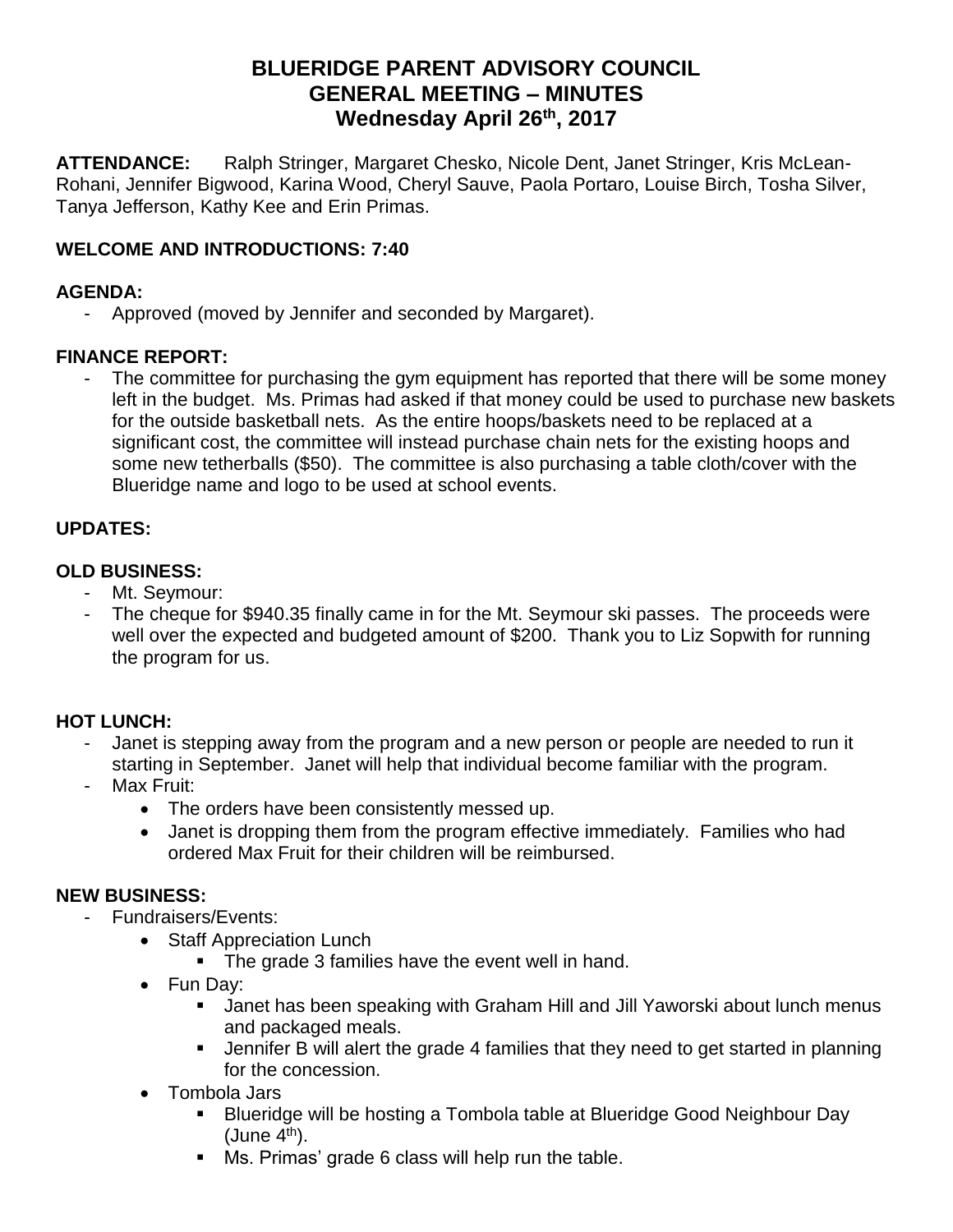- Ms. Primas is willing to supervise the students during the event so that there isn't a need to find parent volunteers.
- Next week Jennifer B will distribute plastic bins to each classroom to collect the jars in.
- **•** There will be a popcorn party for the class which brings in the most jars.
- Yearbook:
	- A huge Thank You! to Georgina and Megan for all the incredible work they have put into producing the yearbook over the last two years.
	- If the yearbook is to continue in the future, we will need someone with graphic design or desktop publishing skills to take over.
	- It is necessary to have more than 2 people to produce the yearbook as it is a large job.
	- Georgina has heard that the student who produce the yearbook at Windsor may be able to help with the elementary schools. Kris knows the teacher involved in the Windsor yearbook and will make inquiries on our behalf.
	- Other options include hiring a School District approved company to produce the yearbook or making a Grade 7 only book.
	- The yearbook is not produced as a school fundraiser. It is a cost-recovery service.
- Eco Kids Club:
	- One garden has been planted and they have started planting a second one.
	- The planting has been done with the help of the kindergarten and grade 1 classes.
- Class Reps:
	- Jennifer will send the concession information for Fun Day to the grade 4 reps.
	- Georgina has already sent out an email to the grade 6 parents about planning the grade 7 reception.
	- The Grade 3's are good to go for the Staff Appreciation Lunch.
- Family of Schools:
	- The next meeting will take place on May  $15<sup>th</sup>$ .
	- Track & Field Training at Windsor:
		- Mondays, Wednesdays and Fridays after school (3-4:30) there will be training sessions for running and high jump.
		- All students from the Family of Schools are invited and welcome to attend providing they have a parent present to supervise.
- Correspondence:
	- None
- Popcorn:
	- Popcorn sales will start again next week.
	- The sign-up sheet is on the PAC board by the front office.
	- If no one signs up by the preceding Friday, Ralph will place a cancellation notice in the BPAC Bulletin on Sunday evening.

## **PRINCIPAL/VP REPORT:**

1. Fine Arts • Primary Days of Music Friday May 1-5. Notices are being prepared. Time TBA • NVSD Art Show at Capilano Mall in May – some of our student's artwork will be on show

2. Outdoor School • Grade 3s will not be going to the Skunewas program • Grade 4s to the Outdoor School \$180, 3 day, 2 nights • Grade 6s to the Outdoor School \$255, 4 day, 3 nights

3. Track and Field • Practices have started, thank you to volunteer staff and parent coaches • All track notices have been posted to the web-site for our meets